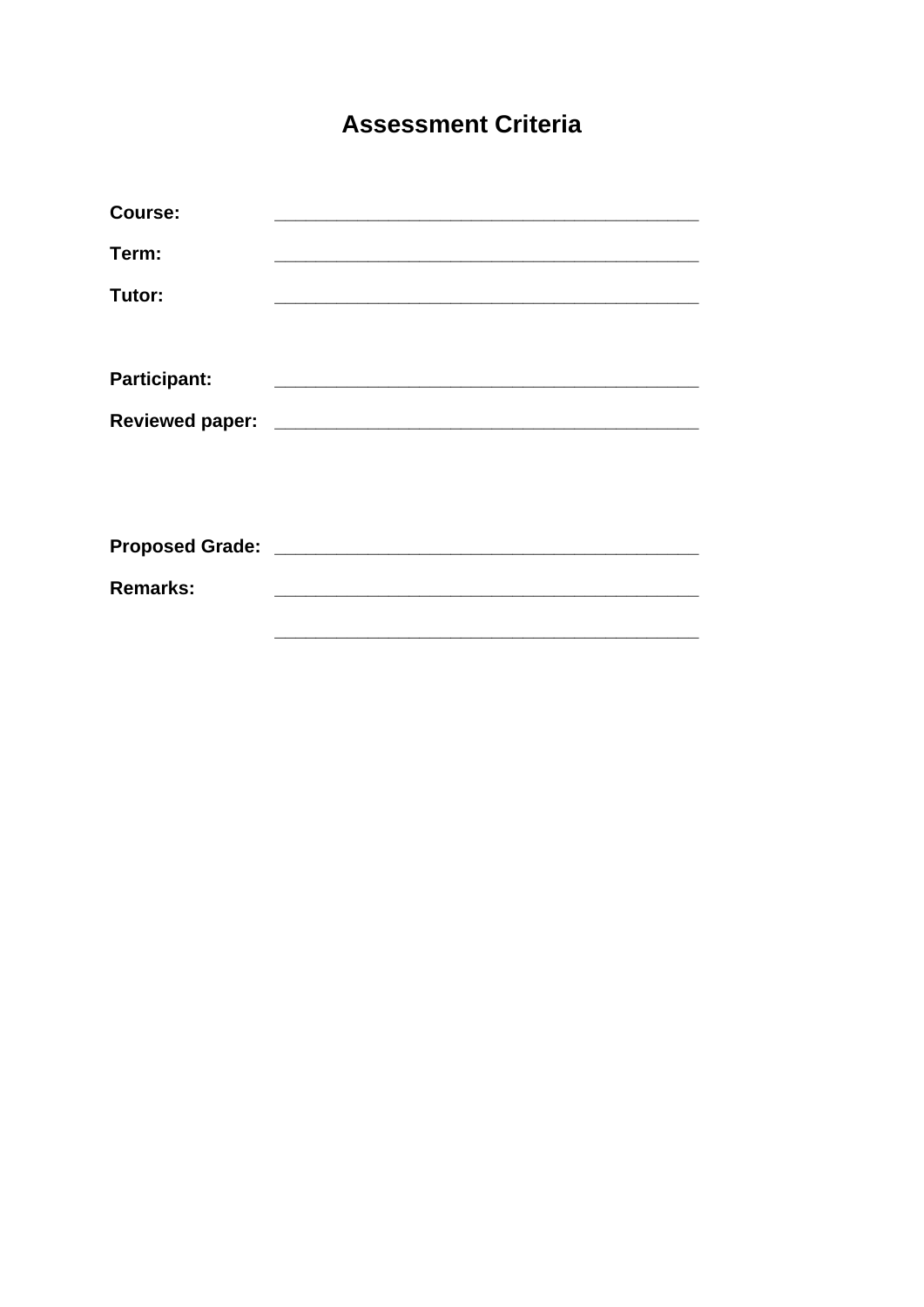## **Term Paper**

|                                                                                                                                                                                                                                                | No.    | Rudimental   | Yes          |
|------------------------------------------------------------------------------------------------------------------------------------------------------------------------------------------------------------------------------------------------|--------|--------------|--------------|
| 1. Summary                                                                                                                                                                                                                                     |        |              |              |
| 1.1 Overall understanding of paper                                                                                                                                                                                                             |        |              |              |
| Is the context and motivation of the study sufficiently<br>discussed?                                                                                                                                                                          | П      | П            | $\Box$       |
| Are the research questions and hypotheses reproduced<br>correctly?                                                                                                                                                                             | П      | П            | $\Box$       |
| Is the research design (e.g., use of data base, experimental<br>design) explained sufficiently?                                                                                                                                                | $\Box$ | $\Box$       | $\Box$       |
| Are the study results discussed appropriately and<br>sufficiently?                                                                                                                                                                             | П      | П            | $\Box$       |
| Does the summary identify the most important aspects of the<br>paper and leave out irrelevant aspects?                                                                                                                                         | П      | П            | $\Box$       |
| 1.2 Discussion of the model                                                                                                                                                                                                                    |        |              |              |
| Is the selection of the estimation method explained?                                                                                                                                                                                           | П      | $\Box$       | $\Box$       |
| Are all important aspects of the model (e.g., dependent and<br>co-variables, assumptions (if made), ) explained<br>sufficiently?                                                                                                               | П      | П            | $\Box$       |
| 2. Critical review                                                                                                                                                                                                                             |        |              |              |
| For each issue raised                                                                                                                                                                                                                          |        |              |              |
| Is the issue relevant to the paper?                                                                                                                                                                                                            | □      | $\Box$       | $\Box$       |
| Is the discussed issue clearly and correctly defined?                                                                                                                                                                                          | П      | $\perp$      | $\mathsf{L}$ |
| Is the issue supported with appropriate sources?                                                                                                                                                                                               | П      | П            | $\Box$       |
| Is the relation of the issue to the reviewed paper made clear?                                                                                                                                                                                 | П      | П            | $\Box$       |
| Is the criticism raised reproducing the paper's limitations<br>section, or based on own critical analysis?                                                                                                                                     | $\Box$ | $\mathsf{L}$ | П            |
| 3. General                                                                                                                                                                                                                                     |        |              |              |
| Are the term paper contents correct?                                                                                                                                                                                                           | $\Box$ | П            | $\Box$       |
| Is the term paper written in own words (no plagiarism)?                                                                                                                                                                                        | П      | $\Box$       | $\mathsf{L}$ |
| Is the term paper appropriately and logically structured?<br>(i.e., appropriate number of sub-headings, presence of a "red"<br>thread", appropriate paragraph lengths)<br>Are the discussed issues written in an own theoretical<br>structure? | П      | $\mathbf{L}$ | $\Box$       |
| Is there an introduction, a main part and a conclusion that fulfill<br>their functions?                                                                                                                                                        | П      | $\Box$       | $\mathsf{L}$ |
| Citation in text: consistent style, no missing citations                                                                                                                                                                                       | П      | П            | $\perp$      |
| Reference list: consistent style, no missing references                                                                                                                                                                                        | ΙI     | $\mathbf{L}$ | ΙI           |